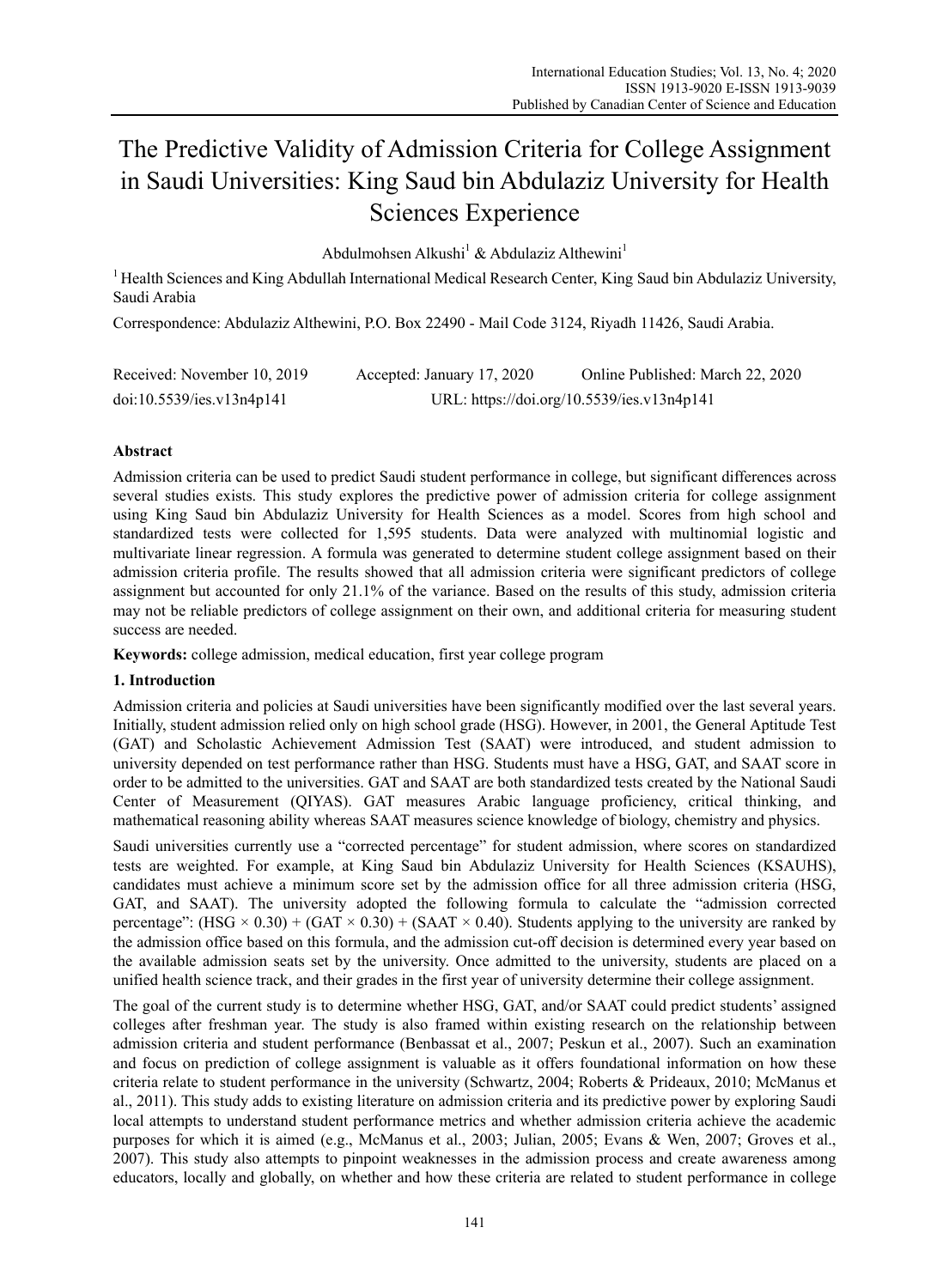(Albanese et al., 2003; Searle et al., 2003; Turnbull et al., 2003; McManus et al., 2005; Parry et al., 2006; Wright & Bradley, 2010; Wilkinson et al., 2008).

The current study is unique because existing literature only uses student GPA as an outcome, while this study uses college assignment. For instance, Albishiri et al. (2012) and Al Alwan et al. (2012) did a Saudi study relating students' admission criteria with their college GPA, and they found all of the admission criteria are significant predictors. However, both found that GAT had the lowest variance of prediction. This study is needed to determine which of these criteria best predict college assignment to better understand the relationship between admission criteria and student performance. It will provide valuable information to academic institutions and educators for better planning and resource allocation.

## **2. Research Questions**

This study explores whether multiple admission criteria are related to student performance. Specific research questions in this study are the following:

- 1) Can HSG, SAAT, and/or GAT be used to predict students' college assignment?
- 2) If so, what would be prediction weight of each admission criterion individually? What would be prediction weight of all of them in a statistically combined model?
- 3) Is there any gender pattern of similarities and differences in terms of whether and how much each admission criterion predicts college assignment?

# **3. Methods**

## *3.1 Study Participants*

The study exists at KSAUHS pre-professional program which is designed to provide students with the skills necessary to study in the English language. It also introduces students to the basic concepts of health sciences before being admitted to one of four colleges. The first year of the program is divided into two semesters. The first semester includes three courses in English language skills and two humanities courses. The second semester consists of three English courses, three basic science courses, and one humanities course. Students are assigned to colleges based on their performance throughout both semesters as well as their college preference. Potential college assignments at KSAUHS include College of Medicine (COM), College of Dentistry (COD), College of Pharmacy (COP), and College of Applied Medical Sciences (CAMS). COM generally requires a higher GPA as it is the first college choice for the majority of students, followed by COD.

## *3.2 Data Collection and Analysis*

The study is based on a retrospective study design which is defined as a study in which the research question was determined after the data were collected. HSG, SAAT, and GAT scores, as well as college assignment, were already coded and collected at KSAUHS. A total of 1,595 students were included in this study. Female students were 621 whereas male were 974. All of them had completed their first year at the university and took all required courses.

Data were analyzed with multinomial logistic regression in SPSS statistical program to determine whether HSG, SAAT, and/or GAT as independent variables could be used to predict student college assignment as a nominal dependent variable at KSAUHS. In addition to analyzing all data together, data from each gender were analyzed separately to explore possible differences in male and female performance. Several models were created based on scale score values and binned variables comprised of those scores.

Following multinomial logistic regression, colleges were recoded based on admission frequency to generate a dependent variable that could be used in multivariate linear regression. Models were generated for each individual admission criterion to determine its amount of variance in college assignment. An additional model with all admission criteria was also generated.

## **4. Results**

CAMS was the most frequently assigned college (44.4%; Table 1), likely because, unlike the other three colleges, CAMS does not have any GPA requirements for the first year of college. Therefore, prior to analysis, CAMS students were designated as the reference group to which all other colleges were compared. In order to run the multinomial logistic regression regression, several assumptions are required to get a valid result. It includes nominal level and mutually exclusive values of the dependent variable, no multicollinearities between the independent variables, and no outliers or highly influential points. These assumptions were obtained before running into the regression analysis. According to the correlation matrix, there is no multicollinearity between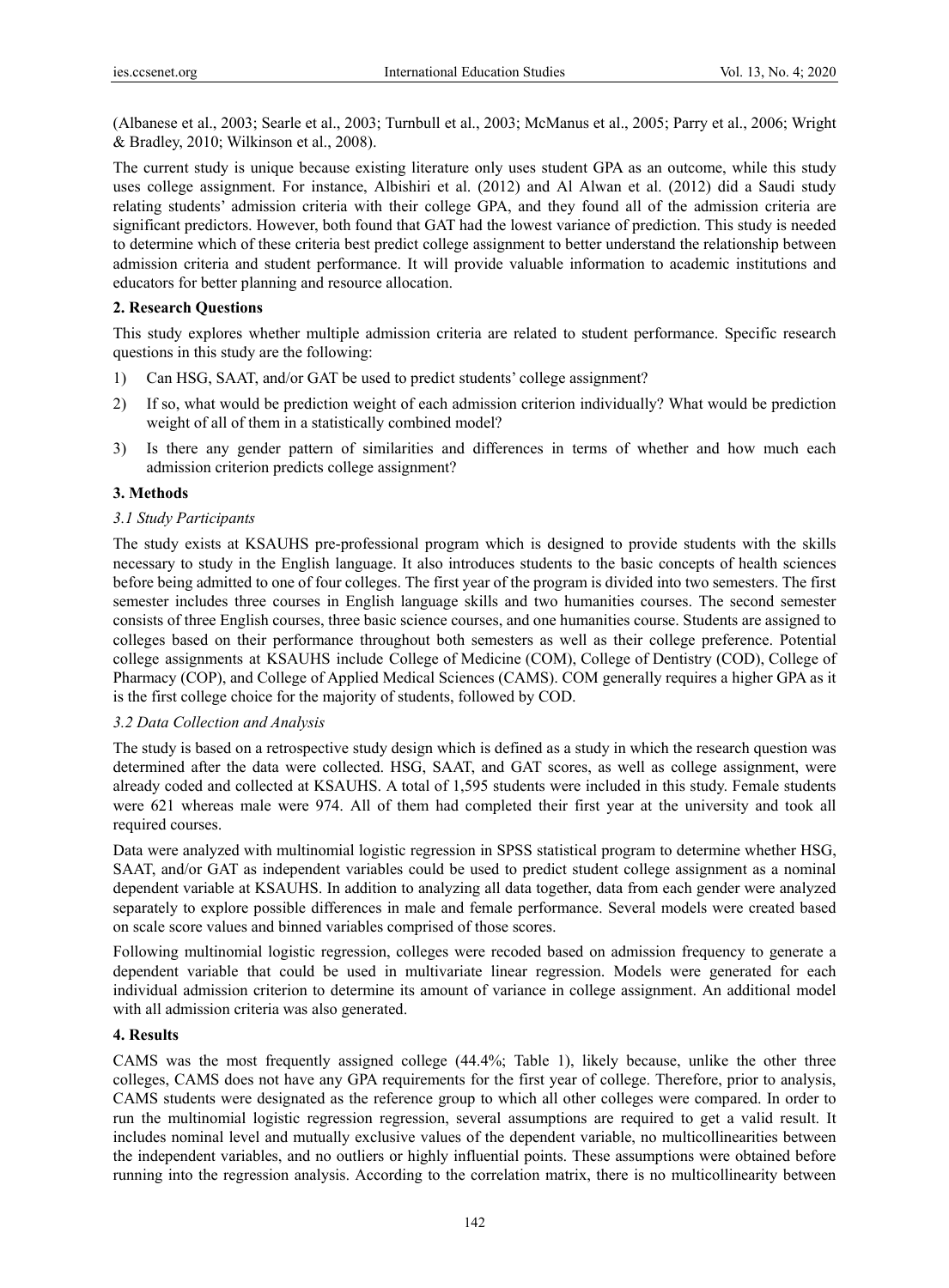the test results (Table 2). In addition, a statistically significant result (i.e.,  $p < .05$ ) in Goodness-of-fit analysis indicates a poor fit for the model meaning there is no relationship between the independent and the dependent variables. By looking at Table 3, in this study, the model is valid, which means that it is possible predict the assigned college as a dependent variable by the admission criteria as independent variables.

Table 1. Frequency of assigned colleges

|             | Number of students admitted Admission frequency (%) |       |
|-------------|-----------------------------------------------------|-------|
| <b>CAMS</b> | 727                                                 | 44.4  |
| COD         | 202                                                 | 12.3  |
| <b>COM</b>  | 482                                                 | 29.4  |
| COP         | 226                                                 | 13.8  |
| Total       | 1637                                                | 100.0 |

 $CAMS = College of Applied Medical Sciences; COD = College of Dentistry; COM = College of Medicine; COP =$ College of Pharmacy.

Table 2. Pearson correlations of the independent variables as there is no multicollinearity between them

|             | HSG | <b>GAT</b> | <b>SAAT</b> |
|-------------|-----|------------|-------------|
| <b>HSG</b>  |     | .22        | .34         |
| <b>GAT</b>  | .22 |            | .46         |
| <b>SAAT</b> | .34 | .46        |             |

Table 3. Results from goodness-of-fit of independent variables

|          | Chi-Square | df   | Sig. |
|----------|------------|------|------|
| Pearson  | 4908.532   | 4872 | .353 |
| Deviance | 3686.296   | 4872 | 1.00 |

Table 4 shows the model fitting information for the multinomial logistics regression. The sig. column shows the significance  $p = 0.000$ , which means that the full model statistically predicts the dependent variable better than intercept-model only with 100% probability.

Multinomial logistic regression does not have an equivalent to the R-squared that is found in the ordinal linear regression (the percentage of variance of the dependent variable explained by the predictors); there are other statistics, called Pseudo R-Square values. SPSS Statistics calculates the Cox and Snell, Nagelkerke and McFadden measures. It shows that up to 24% of the variance in college assignment can be explained by HSG, GAT and SAAT (Table 5).

Furthermore, Much greater importance, however, are the results received by Likelihood Ratio tests that show the overall effect of the predictors (Table 6). It shows that all predictors are statistically significant, but GAT gives the highest -2 Log Likelihood and highest Chi-square 5 times higher than values for other predictors.

Table 4. Model fitting information for the multinomial logistic regression

| Model          | Model Fitting Criteria | Likelihood Ratio Tests |    |      |
|----------------|------------------------|------------------------|----|------|
|                | -2 Log Likelihood      | Chi-Square             | df | Sig. |
| Intercept Only | 4095.014               |                        |    |      |
| Final          | 3690.455               | 404.558                | Q  | .000 |

Table 5. Pseudo R-Square values from the multinomial logistic regression

| Measure       | R-Square value |
|---------------|----------------|
| Cox and Snell | .219           |
| Nagelkerke    | .238           |
| McFadden      | .099           |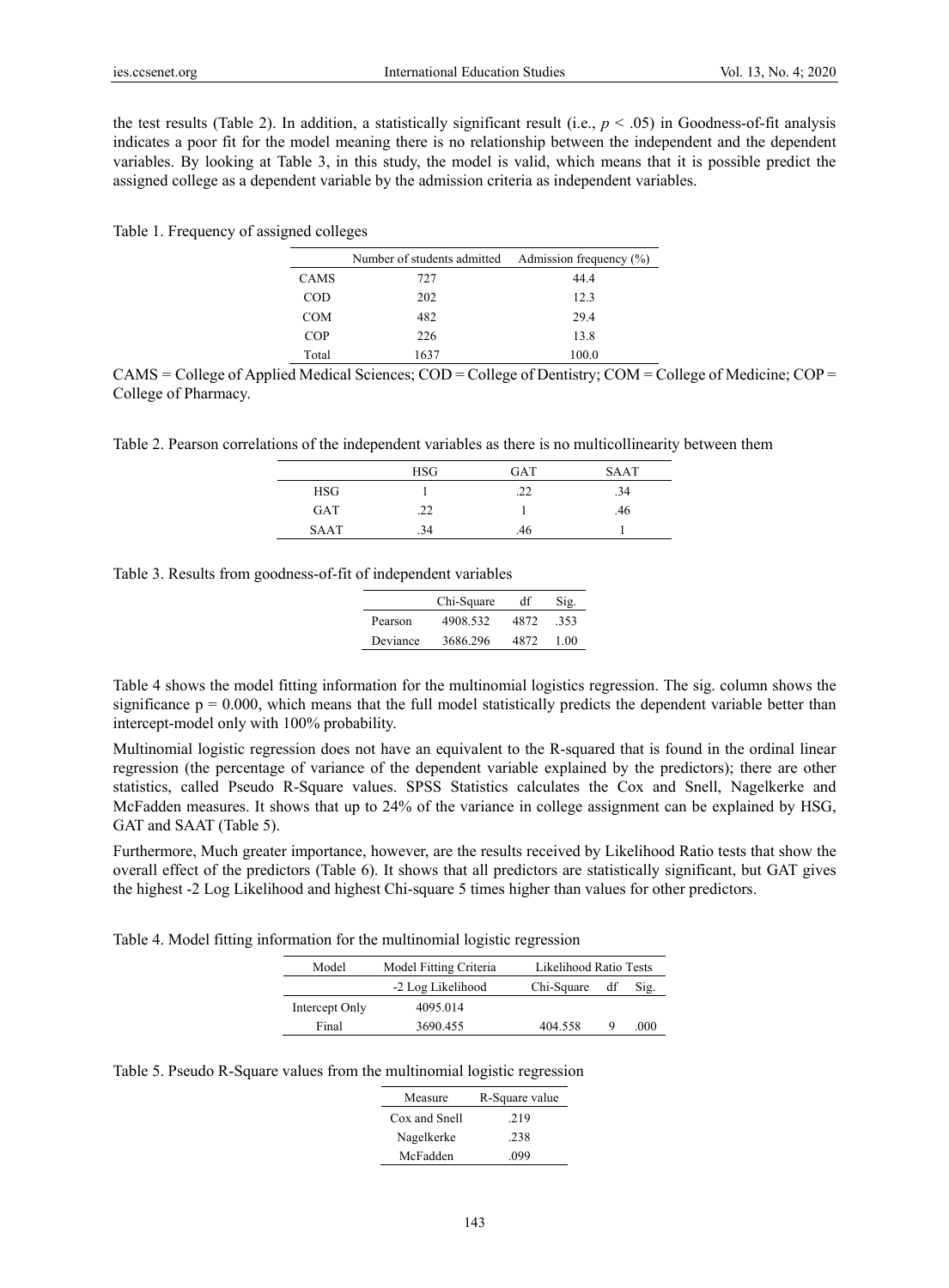|           | Model Fitting Criteria             | Likelihood Ratio Tests |    |      |
|-----------|------------------------------------|------------------------|----|------|
| Effect    | -2 Log Likelihood of Reduced Model | Chi-Square             | df | Sig. |
| Intercept | 3852.734                           | 162.278                | 3  | .000 |
| HSG       | 3719.858                           | 29.403                 | 3  | .000 |
| GAT       | 3841.664                           | 151.209                | 3  | .000 |
| SAAT      | 3721.743                           | 31.287                 | ٦  | .000 |

Table 6. Likelihood ratio tests from a multinomial logistic regression

The parameter estimates in Table 7 represents coefficients of the model. It does not show the overall statistical significance of the model, like the previous table, but as there were four categories of the dependent variable, the table contains three sets of logistic regression coefficients, representing comparison to the reference category, in this study–CAMS. Based on the Parameter Estimates table, students with high HSG are more likely to get admitted to COD. However, for COM and COP, GAT is a better predictor of college assignment.

Models for predicting male and female college assignment were run separately. For females, HSG was the best predictor of college assignment across COD, COM, and COP (Table 8). For males, SAAT was a better predictor for COD admission compared to CAMS, while GAT had more predictive power for the other two colleges as it is confirmed by the Wald value (Table 9).

Table 7. Parameter estimates of predictors from a multinomial logistic regression

| AssignedCollege $\mathbb{R}^a$ |             |           | Std. Error |         |            |      |        |             | 95% Confidence |  |  |
|--------------------------------|-------------|-----------|------------|---------|------------|------|--------|-------------|----------------|--|--|
|                                |             | B         |            | Wald    | df<br>Sig. |      | Exp(B) | Lower Bound | Upper Bound    |  |  |
|                                | Intercept   | $-18.944$ | 36.873     | 26.432  | 1          | .000 |        |             |                |  |  |
|                                | <b>HSG</b>  | .111      | .038       | 8.676   | 1          | .002 | 1.118  | 1.038       | 1.204          |  |  |
| <b>COD</b>                     | <b>GAT</b>  | .055      | .018       | 9.293   | 1          | .003 | 1.056  | 1.020       | 1.094          |  |  |
|                                | <b>SAAT</b> | $-027$    | .013       | 4.560   | 1          | .033 | 1.028  | 1.002       | 1.054          |  |  |
|                                | Intercept   | $-36.873$ | 3.286      | 125.910 | 1          | .000 |        |             |                |  |  |
|                                | HSG         | .165      | .034       | 24.159  | 1          | .000 | 1.179  | 1.104       | 1.259          |  |  |
| <b>COM</b>                     | <b>GAT</b>  | .180      | .016       | 129.243 | 1          | .000 | 1.198  | 1.161       | 1.236          |  |  |
|                                | <b>SAAT</b> | .059      | .011       | 29.375  | 1          | .000 | 1.061  | 1.038       | 1.084          |  |  |
|                                | Intercept   | $-9.089$  | 3.210      | 8.019   | 1          | .005 |        |             |                |  |  |
| <b>COP</b>                     | HSG         | .038      | .032       | 1.396   | 1          | .237 | 1.039  | .975        | 1.107          |  |  |
|                                | <b>GAT</b>  | .041      | .017       | 5.612   | 1          | .018 | 1.041  | 1.007       | 1.077          |  |  |
|                                | <b>SAAT</b> | .010      | .012       | .687    |            | .407 | 1.010  | .986        | 1.034          |  |  |

Table 8. Parameter Estimates of predictors from a multinomial logistic regression for female students

| AssignedCollege $R^b$ |             |           |            |        |    |       |        |             | 95% Confidence |  |
|-----------------------|-------------|-----------|------------|--------|----|-------|--------|-------------|----------------|--|
|                       |             | B         | Std. Error | Wald   | df | Sig.  | Exp(B) | Lower Bound | Upper Bound    |  |
|                       | Intercept   | $-50.517$ | 10.160     | 24.724 | 1  | .000  |        |             |                |  |
|                       | HSG         | .401      | .101       | 15.811 | 1  | .000  | 1.494  | 1.226       | 1.821          |  |
| <b>COD</b>            | <b>GAT</b>  | .088      | .030       | 8.424  | 1  | .004  | 1.092  | 1.029       | 1.160          |  |
|                       | <b>SAAT</b> | .025      | .025       | 1.029  | 1  | .310  | 1.026  | 0.977       | 1.077          |  |
|                       | Intercept   | $-79.532$ | 10.715     | 55.095 | 1  | .000  |        |             |                |  |
| <b>COM</b>            | HSG         | .554      | .108       | 26.367 | 1  | .000  | 1.740  | 1.408       | 2.150          |  |
|                       | GAT         | .168      | .030       | 31.838 | 1  | .000  | 1.183  | 1.116       | 1.255          |  |
|                       | <b>SAAT</b> | .109      | .025       | 19.738 | 1  | .000. | 1.115  | 1.063       | 1.170          |  |
|                       | Intercept   | $-22.230$ | 8.511      | 6.822  |    | .009  |        |             |                |  |
|                       | HSG         | .162      | .082       | 3.944  | 1  | .047  | 1.176  | 1.002       | 1.380          |  |
| <b>COP</b>            | <b>GAT</b>  | .038      | .030       | 1.613  | 1  | .204  | 1.039  | 0.980       | 1.101          |  |
|                       | <b>SAAT</b> | .021      | .025       | .741   |    | .389  | 1.022  | .973        | 1.073          |  |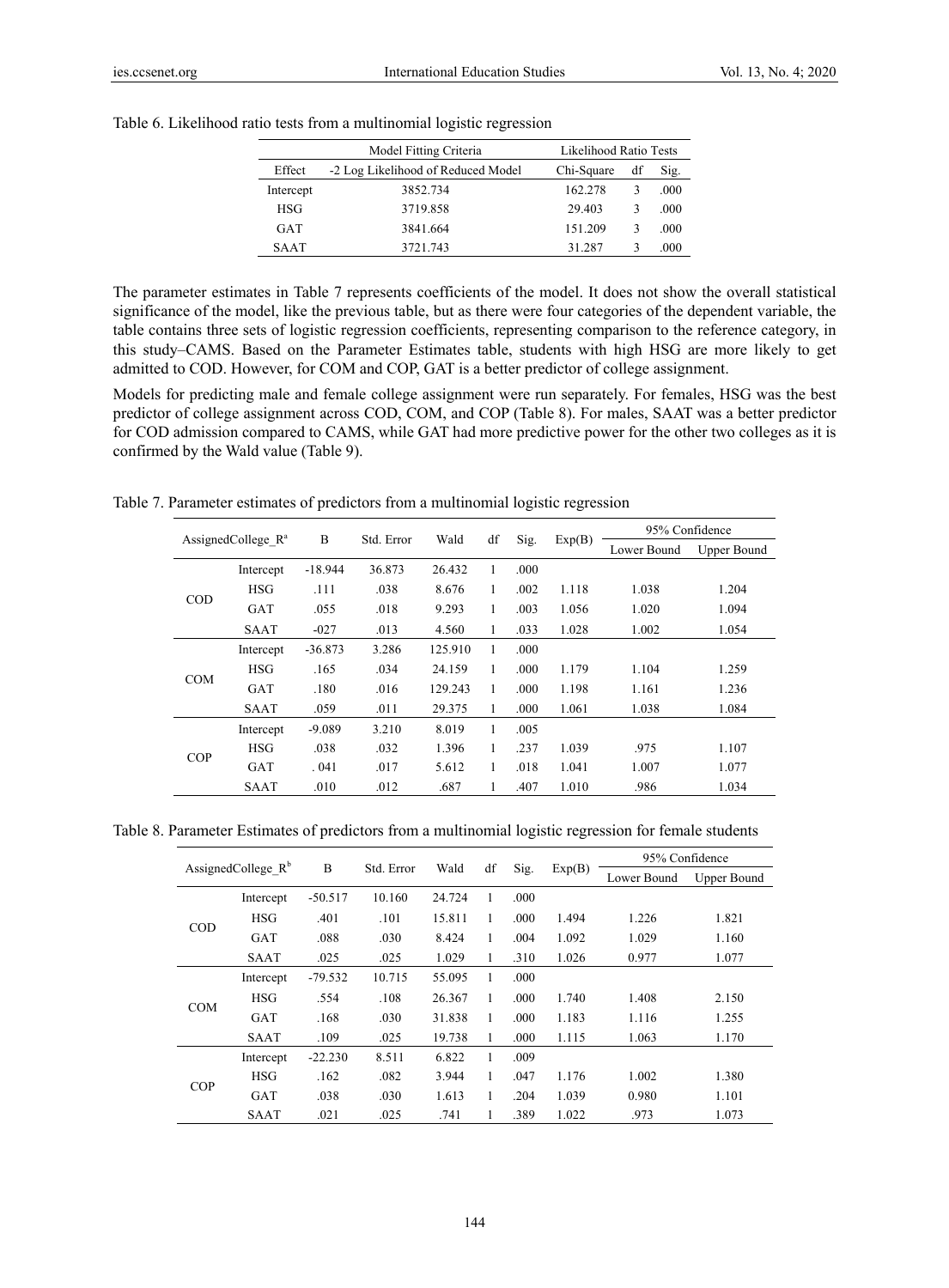| AssignedCollege $R^b$ |             |           |            |                    |   |      | Exp(B)      |             | 95% Confidence |
|-----------------------|-------------|-----------|------------|--------------------|---|------|-------------|-------------|----------------|
|                       |             | B         | Std. Error | df<br>Wald<br>Sig. |   |      | Lower Bound | Upper Bound |                |
|                       | Intercept   | $-20.753$ | 4.498      | 21.284             | 1 | .000 |             |             |                |
| <b>COD</b>            | <b>HSG</b>  | .100      | .043       | 5.431              | 1 | .020 | 1.106       | 1.016       | 1.203          |
|                       | <b>GAT</b>  | .044      | .023       | 3.608              | 1 | .058 | 1.045       | 0.999       | 1.093          |
|                       | <b>SAAT</b> | .079      | .018       | 18.468             | 1 | .000 | 1.083       | 1.044       | 1.122          |
|                       | Intercept   | $-47.635$ | 4.074      | 136.687            | 1 | .000 |             |             |                |
|                       | <b>HSG</b>  | .234      | .039       | 36.248             | 1 | .000 | 1.264       | 1.171       | 1.364          |
| <b>COM</b>            | GAT         | .164      | .020       | 65.992             | 1 | .000 | 1.178       | 1.132       | 1.226          |
|                       | <b>SAAT</b> | .136      | .016       | 74.836             | 1 | .000 | 1.145       | 1.111       | 1.181          |
|                       | Intercept   | $-13.875$ | 4.081      | 11.557             | 1 | .001 |             |             |                |
| COP                   | <b>HSG</b>  | .054      | .038       | 2.032              | 1 | .154 | 1.056       | .980        | 1.137          |
|                       | GAT         | .052      | .022       | 5.835              | 1 | .016 | 1.053       | 1.010       | 1.099          |
|                       | <b>SAAT</b> | .042      | .017       | 5.956              |   | .015 | 1.043       | 1.008       | 1.079          |

Table 9. Parameter Estimates of predictors from a multinomial logistic regression for male students

HSG, GAT, and SAAT were binned into six categories based on admission frequency (Table 10). COM is the most demanding college, followed by COD, COP and CAMS. Colleges were recoded based on this to generate a dependent variable that could be used in the multivariate linear regression (CAMS = 1, COP = 2, COD = 3 and  $COM = 4$ ).

|                  |             | HSG (Binned) |               |               |               |               |         |       |  |
|------------------|-------------|--------------|---------------|---------------|---------------|---------------|---------|-------|--|
|                  |             | $\leq$ 95.1  | $95.2 - 97.1$ | $97.2 - 98.2$ | $98.3 - 99.1$ | $99.1 - 99.6$ | $91.0+$ | Total |  |
|                  | CAMS        | 23.2%        | 19.9%         | 18.4%         | 15.5%         | 12,7%         | 10.2%   | 100%  |  |
|                  | $\rm{COD}$  | 15.8%        | 20.8%         | 14.9%         | 15.3%         | 19.3%         | 17.8%   | 100%  |  |
| Assigned College | COM         | 5.0%         | 9.8%          | 13.7%         | 17.2%         | 23.0%         | 27.8%   | 100%  |  |
|                  | COP         | 20.8%        | 18.6%         | 19.5%         | 19.5%         | 12.8%         | 11.9%   | 100%  |  |
| Total            |             | 19.1%        | 16.9%         | 16.7%         | 16.6%         | 16.6%         | 16.6%   | 100%  |  |
|                  |             |              |               | GAT (Binned)  |               |               |         |       |  |
|                  |             | $\leq$ 80.0  | $81.0 - 83.0$ | $84.0 - 85.0$ | $86.0 - 88.0$ | $89.0 - 90.0$ | $91.0+$ | Total |  |
|                  | CAMS        | 28.7%        | 21.0%         | 16.5%         | 18.3%         | 8.5%          | $6.9\%$ | 100%  |  |
|                  | $\rm{COD}$  | 15.8%        | 18.3%         | 16.3%         | 24.8%         | 11.9%         | 12.9%   | 100%  |  |
| Assigned College | <b>COM</b>  | 5.0%         | 11.4%         | 10.4%         | 21.0%         | 17.4%         | 34.9%   | 100%  |  |
|                  | COP         | 20.8%        | 23.5%         | 13.3%         | 20.4%         | 13.3%         | 8.8%    | 100%  |  |
| Total            |             | 19.1%        | 18.2%         | 14.2%         | 20.2%         | 12.2%         | 16.1%   | 100%  |  |
|                  |             |              |               | SAAT (Binned) |               |               |         |       |  |
|                  |             | $\leq$ 80.0  | $81.0 - 83.0$ | $84.0 - 85.0$ | $86.0 - 88.0$ | $89.0 - 90.0$ | $91.0+$ | Total |  |
|                  | <b>CAMS</b> | 25.9%        | 24.1%         | 13.8%         | 17.3%         | 13.3%         | 5.6%    | 100%  |  |
|                  | $\rm{COD}$  | 13.9%        | 20.3%         | 15.8%         | 19.8%         | 19.3%         | 10.9%   | 100%  |  |
| Assigned College | COM         | 7.1%         | 13.3%         | 10.8%         | 21.4%         | 19.7%         | 27.8%   | 100%  |  |
|                  | COP         | 20.4%        | 23.5%         | 13.7%         | 17.3%         | 15.9%         | 9.3%    | 100%  |  |
| Total            |             | 18.1%        | 20.3%         | 13.1%         | 18.8%         | 16.3%         | 13.3%   | 100%  |  |

Table 10. Cross-tabs Analysis for the admission criteria

Multiple models were run to determine how much variance in college assignment was explained by HSG, GAT, and SAAT (Table 11). GAT explained the most variance (16.5%), followed by SAAT (11.7%) and HSG (6.6%; Table 11). The multivariate model included all three predictors and explained 21.1% of the variance in college assignment (Table 12). The multivariate model was significant as seen in the ANOVA of the model ( $p < 0.000$ ; Table 13), as were all coefficients ( $p < 0.000$ ; Table 14).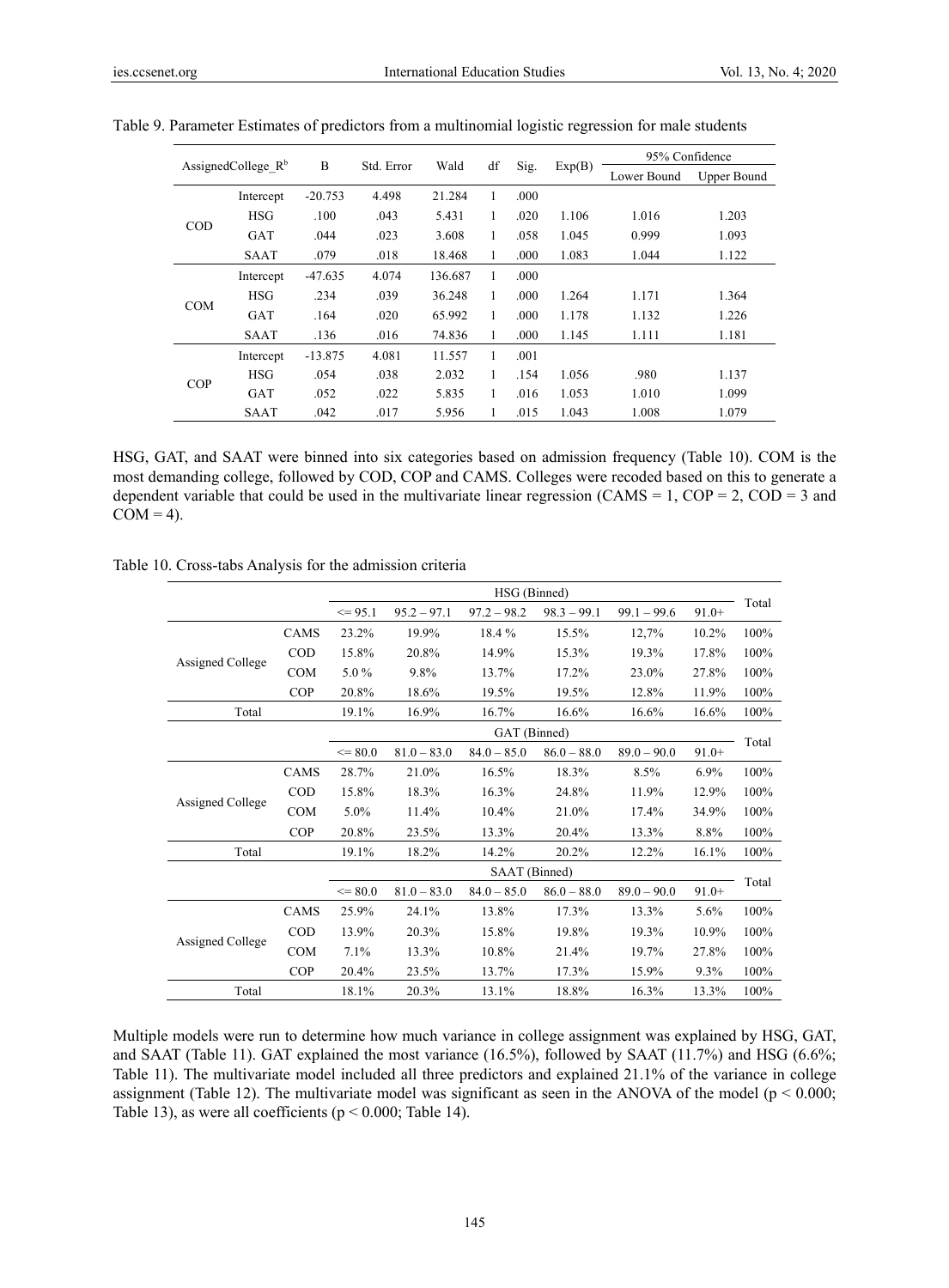Table 11. Results of individual model of regression analysis

| Model |              |       |        |      | Variable R R-Square Adjusted R-Square Std. Error of Estimate |
|-------|--------------|-------|--------|------|--------------------------------------------------------------|
|       | <b>HSG</b>   | 0.257 | .066   | .065 | 1.251                                                        |
|       | GAT          | 0.407 | .165   | .165 | 1.182                                                        |
|       | $SAAT$ 0.342 |       | $-117$ | .116 | 1.216                                                        |

Table 12. Results of combined model of multivariate regression analysis

| Model | ∕ariahle            | R-Square | Adjusted R-Square Std. Error of Estimate |
|-------|---------------------|----------|------------------------------------------|
|       | HSG, GAT, SAAT 0.46 |          | .150                                     |

Table 13. ANOVA of multivariate regression model

| Model      | Sum of Squares | df   | Mean Square | F       | Sig.              |
|------------|----------------|------|-------------|---------|-------------------|
| Regression | 579.101        |      | 193.034     | 145.925 | .000 <sup>b</sup> |
| Residual   | 2160.171       | 1633 | 1.323       |         |                   |
| Total      | 2739.272       | 1636 |             |         |                   |

Table 14. Coefficients of the multivariate regression model

| Model |             | Unstandardized Coefficients |                            | <b>Standardized Coefficients</b> |           | Sig. |
|-------|-------------|-----------------------------|----------------------------|----------------------------------|-----------|------|
|       |             | в                           | <b>B</b> eta<br>Std. error |                                  |           |      |
|       | (Constant)  | $-13.522$                   | 1.200                      |                                  | $-11.269$ | .000 |
|       | <b>HSG</b>  | .073                        | .013                       | .135                             | 5.749     | .000 |
|       | <b>GAT</b>  | .076                        | .006                       | .306                             | 12.313    | .000 |
|       | <b>SAAT</b> | .027                        | .005                       | .153                             | 5.903     | .000 |

College assignment can be predicted by the following equation: Assigned College =  $-13.522 + 0.073*$ HSG +  $0.076*GAT + 0.027*SAAT$  (Table 14). Assigned college can then be predicted using the following rule: If the calculated value is less than 1.5, the student will likely be assigned to CAMS; if the value is between 1.5 and 2.5, the students will be likely assigned to COP; if the value is between 2.5 and 3.5, the student will likely be assigned to COD; and if the value is higher than 3.5, the student will likely be assigned to COM.

### **5. Discussion**

Results from this study show that HSG, GAT, and SAAT can be used to predict college assignment at KSAUHS. Based on pseudo R-square values and likelihood ratio tests for the multinomial logistic regression, all three admission criteria were statistically significant predictors, but GAT was the best predictor of college assignment for male and female populations together. Results from multivariate linear regression were similar; all criteria were significant, and GAT was the best predictor. Collectively, HSG, GAT, and SAAT explained 21.1% of the variance in college assignment with significant coefficients, confirming that GAT is still the best predictive.

While all admission criteria were significant predictors, factors other than these criteria comprise 79% of the variance. These factors could include English language proficiency, the extent of science background in high school, and family and socio-economic status. The lack of variance explained by these criteria is similar to other global studies predicting student performance with admission criteria (Callahan et al., 2010; James et al., 2010; Lynch et al., 2009; Evans & Wen, 2007). Some systematic reviews of these predictive studies report that unexplained variance may be as high as 70% (Ferguson et al., 2002). Additional research is needed to determine what other factors could be used to predict student performance.

Few studies on the relationship between admission criteria and student performance in the Saudi health education context exist. These studies exhibit significant variance in the predictive power of HSG and GAT and SAAT on student performance. For example, Albishri et al. (2012) found that HSG, SAAT, and GAT were all statistically predictive of students' GPA in Saudi medical schools, and this admission criteria account for 20.8% variance in student GPA. On the other hand, Al Alwan et al. (2012) found that HSG, SAAT, and GAT explained 54% of the variance in student GPA, and HSG was the best predictor. Murshid (2012) also found that HSG was the best predictor of student GPA, and SAAT was not a significant predictor. Unlike the previous three studies, Al-Rukban et al. (2010) found that only SAAT was statistically predictive of the GPA, explaining 6.5% variance in student GPA.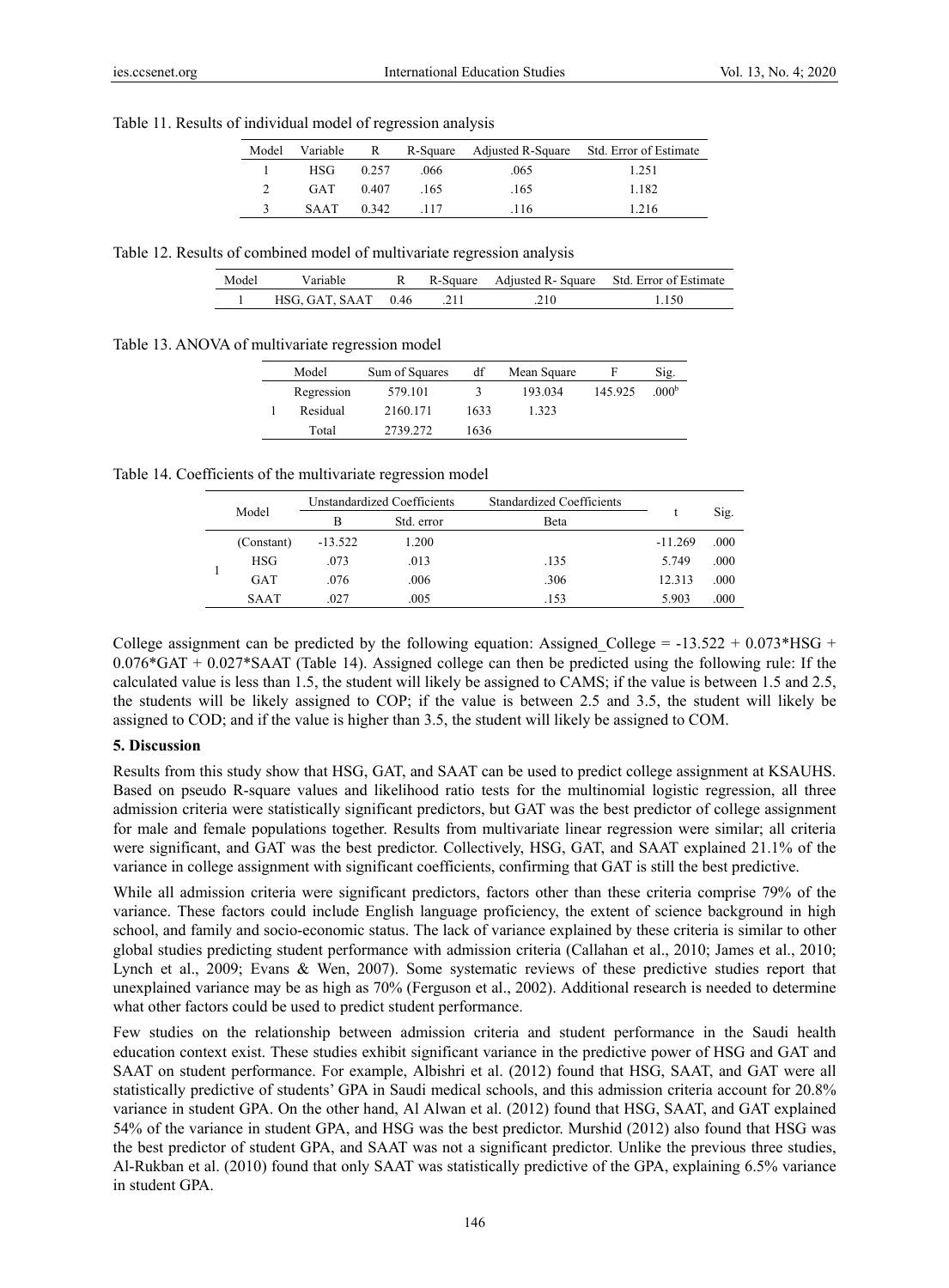Several factors may be contributing to the apparent contradictions in which admission criteria best predicts student performance as well as how much variance can be explained by these criteria. For example, several studies had small sample sizes. Al Alwan et al. (2012) studied a small number of students ( $N = 87$ ) and found that HSG was the best predictor of student performance. This is different from the current study, which had a much larger sample size, where HSG was the worst predictor of the three admission criteria. Additional studies across larger samples are needed.

The variance in existing literature may also be due to differences in the level(s) of students in the study. For example, Al-Rukban et al. (2010) analyzed 193 students across four different years of college. While SAAT was the only predictive criterion of students' GPA, it only explained 6.5% of the variance. It offered a different perspective since it included students from different college levels to be analyzed together. Having students with such mixed levels of college likely affects the predictive variance and produces a result that is different from other Saudi studies (Albishiri et al., 2012; Al Alwan et al., 2012; Murshid, 2012).

Albishiri et al. (2012) studied a larger sample of students ( $N = 727$ ) that were at the end of year 6 and from three different health sciences schools. They found that all three admission criteria were significantly correlated with student GPA. The predictors only explained 20.8% of the variance in student GPA; SAAT was the strongest predictor whereas HSG was the lowest one. Albishiri et al. (2012) appears to be the only study besides the current one with a large enough sample size within a single year of college.

Saudi universities might consider an approach similar to the university used in this study. KSAUHS bases college assignment on student performance in their first year of college, rather than using admission criteria. The current predictive power of HSG, GAT, and SAAT is insufficient to determine how students will perform in college, but the addition of the first year of the pre-professional program would add more value to determine student readiness academically and psychologically for the demands of each college.

Through two semesters of intensive study of the pre-professional program, with different courses in English, science, and humanities, students gain valuable college experience and knowledge. Using the first year performance allows university staff to assess student readiness regardless of admission criteria. Furthermore, personality and mental traits are for important for success in health sciences colleges (Sefcik et al., 2009; Jessee et al., 2006). Students, within the stressful environment of pre-professional program, are tested daily on whether they are mentally and psychologically ready for college. Obviously, if they are not capable enough to tackle the academic demand and manage themselves and their time successfully, they would fail to do well in their academic courses. Basing college assignment on first year performance may be more beneficial than attempting to assign students to colleges based on short, semi-structured interviews. Not only can universities better assign students to colleges, but students also have the necessary skills to succeed after completing their first year. Therefore, although HSG, GAT, and SAAT are related to college assignment, the addition of the pre-professional program can provide more value and lead to a fuller understanding of student's readiness for college.

The study has limitations. It looked only into three admission criteria and only within the Saudi medical context. It focused only on one medical education program at KSAUHS. It did not consider the effect of admission criteria on other field in social sciences and humanities. It would be helpful if other studies on different fields and programs are conducted to have a comprehensive review of whether Saudi admission criteria would significantly predict students' performance in college.

#### **6. Conclusion**

This study explored the relationship between admission criteria and student performance. When students were sampled from KSAUHS, HSG, GAT, and SAAT were significant predictors of college assignment, and GAT was the best predictor. A formula was generated for calculating students' college assignment based on multivariate linear regression. HSG, GAT, and SAAT only explained 21.1% of the variance in college assignment. Because of this, additional performance predictors are needed. The addition of KSAUHS' first year pre-professional program created more value for college assignment. This study differed from other Saudi studies as it has a larger sample size and focuses extensively on first year performance. These differences added more complexity to the current research attempts on the Saudi predictive studies of admission criteria and may be considered for decision making by researchers and policymakers alike.

#### **References**

Al Alwan, I., Al Kushi, M., Tamim, H., Magzoub, M., & Elzubeir, M. (2012). Health sciences and medical college pre admission criteria and prediction of in-course academic performance: A longitudinal cohort study. *Advances in Health Sciences Education, 18*(3), 427-438. https://doi.org/10.1007/s10459-012-9380-1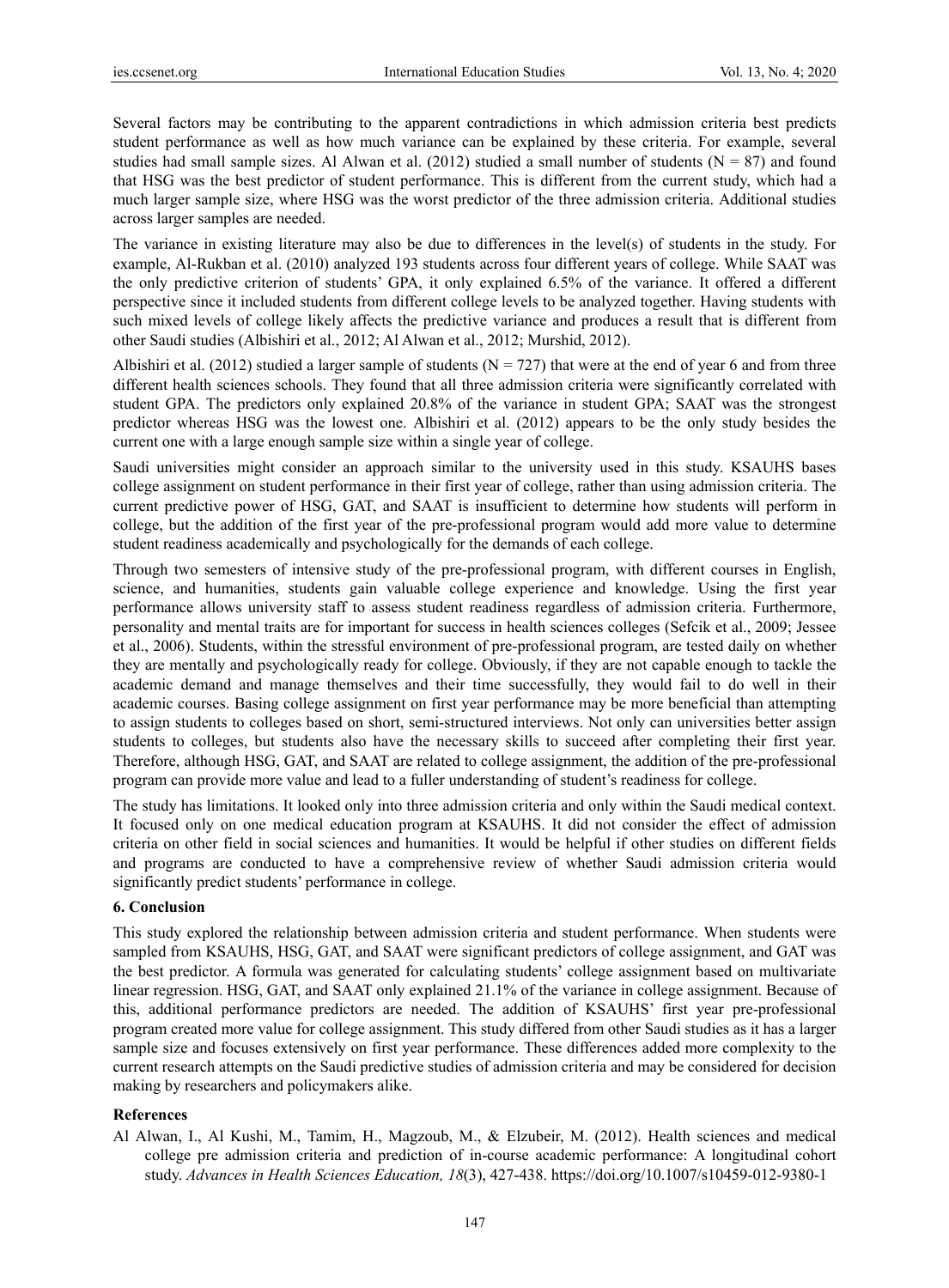- Albanese, M. A., Snow, M. H., Skochelak, S. E., Huggett, K. N., & Farrell, P. M. (2003). Assessing personal qualities in medical school admissions. *Academic Medicine, 78*(3), 313-321. https://doi.org/10.1097/00001888-200303000-00016
- Albishri, J. A., Aly, S. M., & Alnemary, Y. (2012). Admission criteria to Saudi medical schools. Which is the best predictor for successful achievement? *Saudi medical journal, 33*(11), 1222-1226.
- Al-Rukban, M. O., Munshi, F. M., Abdulghani, H. M., & Al-Hoqail, I. (2010). The ability of the pre-admission criteria to predict performance in a Saudi medical school. *Saudi medical journal, 31*(5), 560-564.
- Benbassat, J., & Baumal, R. (2007). Uncertainties in the selection of applicants for medical school. *Advances in Health Sciences Education, 12*(4), 509-521. https://doi.org/10.1007/s10459-007-9076-0
- Callahan, C. A., Hojat, M., Veloski, J., Erdmann, J. B., & Gonnella, J. S. (2010). The predictive validity of three versions of the MCAT in relation to performance in medical school, residency, and licensing examinations: a longitudinal study of 36 classes of Jefferson Medical College. *Academic Medicine, 85*(6), 980-987. https://doi.org/10.1097/ACM.0b013e3181cece3d
- Evans, P., & Wen, F. K. (2007). Does the medical college admission test predict global academic performance in osteopathic medical school? *Journal of the American Osteopathic Association, 107*(4), 157.
- Ferguson, E., James, D., & Madeley, L. (2002). Factors associated with success in medical school: systematic review of the literature. *British Medical Journal, 324*(7343), 952-957. https://doi.org/10.1136/bmj.324.7343.952
- Groves, M. A., Gordon, J., & Ryan, G. (2007). Entry tests for graduate medical programs: is it time to re-think? *Medical Journal of Australia, 186*(9), 486. https://doi.org/10.5694/j.1326-5377.2007.tb01013.x
- James, D., Yates, J., & Nicholson, S. (2010). Comparison of a level and UKCAT performance in students applying to UK medical and dental schools in 2006: Cohort study. *British Medical Journal, 349*, c478. https://doi.org/10.1136/bmj.c478
- Jessee, S. A., O'Neil, P. N., & Dosch, R. O. (2006). Matching student personality types and learning preferences to teaching methodologies. *Journal of Dental Education, 70*, 644-651.
- Julian, E. R. (2005). Validity of the Medical College Admission Test for predicting medical school performance. *Academic Medicine, 80*(10), 910-917. https://doi.org/10.1097/00001888-200510000-00010
- Lynch, B., MacKenzie, R., Dowell, J., Cleland, J., & Prescott, G. (2009). Does the UKCAT predict Year 1 performance in medical school? *Medical education, 43*(12), 1203-1209. https://doi.org/10.1111/j.1365-2923.2009.03535.x
- McManus, I. C., Ferguson, E., Wakeford, R., Powis, D., & James, D. (2011). Predictive validity of the Biomedical Admissions Test: an evaluation and case study. *Medical teacher, 33*(1), 53-57. https://doi.org/10.3109/0142159X.2010.525267
- McManus, I. C., Iqbal, S., Chandrarajan, A., Ferguson, E., & Leaviss, J. (2005). Unhappiness and dissatisfaction in doctors cannot be predicted by selectors from medical school application forms: A prospective, longitudinal study. *BMC Medical Education, 5*(1), 38. https://doi.org/10.1186/1472-6920-5-38
- McManus, I. C., Smithers, E., Partridge, P., Keeling, A., & Fleming, P. R. (2003). A levels and intelligence as predictors of medical careers in UK doctors: 20 year prospective study. *British Medical Journal, 327*(7407), 139-142. https://doi.org/10.1136/bmj.327.7407.139
- Murshid, K. R. (2013). The predictive value of individual admission criteria on academic performance in a Saudi medical college. *Journal of Taibah University Medical Sciences, 8*(1), 18-23. https://doi.org/10.1016/j.jtumed.2013.01.005
- Parry, J., Mathers, J., Stevens, A., Parsons, A., Lilford, R., Spurgeon, P., & Thomas, H. (2006). Admissions processes for five year medical courses at English schools. *British Medical Journal, 332*(7548), 1005-1009. https://doi.org/10.1136/bmj.38768.590174.55
- Peskun, C., Detsky, A., & Shandling, M. (2007). Effectiveness of medical school admissions criteria in predicting residency ranking four years later. *Medical Education, 41*(1), 57-64. https://doi.org/10.1111/j.1365-2929.2006.02647.x
- Roberts, C., & Prideaux, D. (2010). Selection for medical schools: re imaging as an international discourse. *Medical Education, 44*(11), 1054-1056. https://doi.org/10.1111/j.1365-2923.2010.03852.x